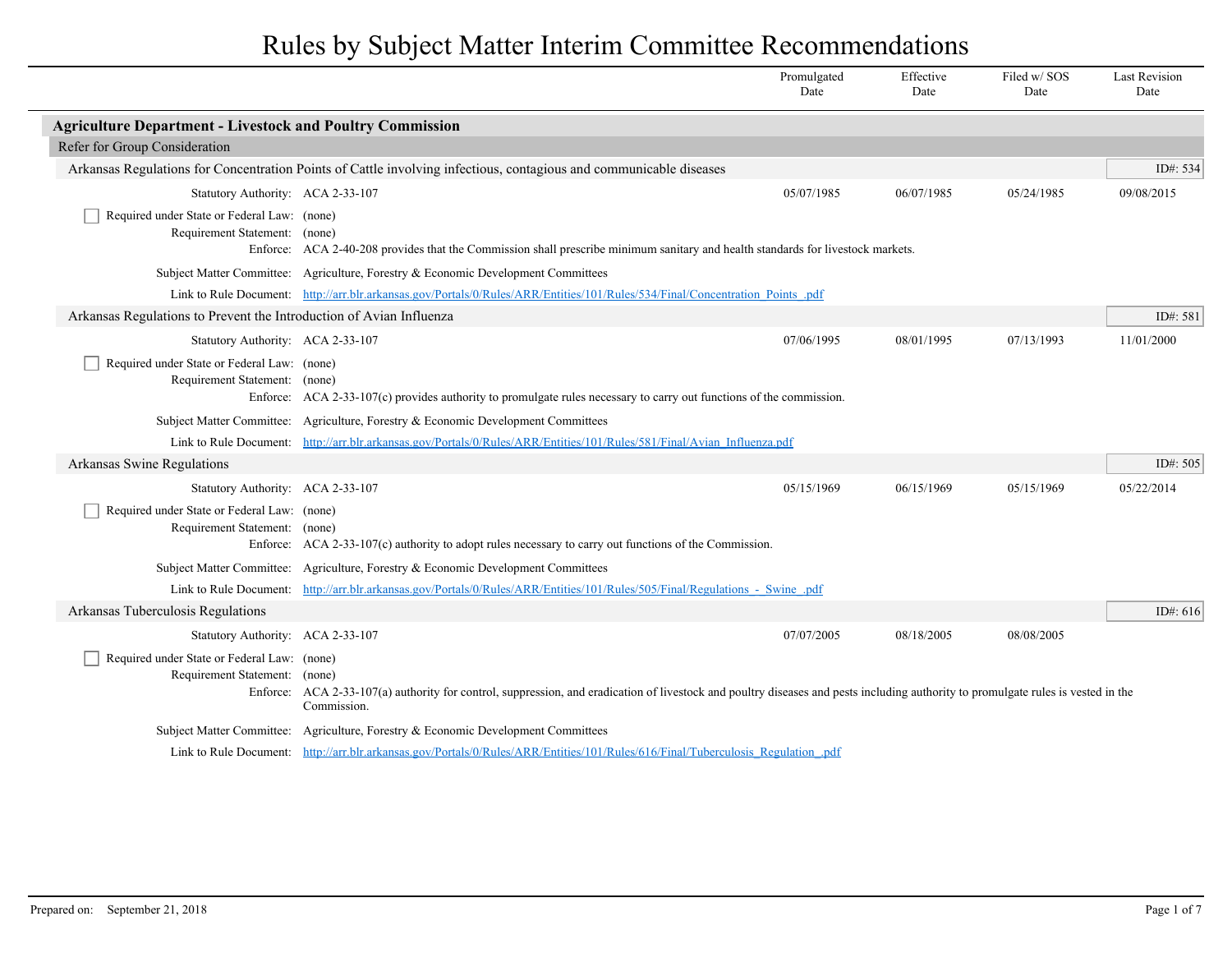|                                                                              |                                                                                                                                                                                  | Promulgated<br>Date | Effective<br>Date | Filed w/SOS<br>Date | <b>Last Revision</b><br>Date |
|------------------------------------------------------------------------------|----------------------------------------------------------------------------------------------------------------------------------------------------------------------------------|---------------------|-------------------|---------------------|------------------------------|
| Condemning a Diseased Poultry flock                                          |                                                                                                                                                                                  |                     |                   |                     | ID#: 10545                   |
| Statutory Authority: ACA 2-33-107                                            |                                                                                                                                                                                  | 09/01/1987          | 09/10/1987        | 09/20/1987          |                              |
| Required under State or Federal Law: (none)<br>Requirement Statement: (none) | Enforce: Necessary for sanitary methods of disposal of a diseased poultry flock                                                                                                  |                     |                   |                     |                              |
|                                                                              | Subject Matter Committee: Agriculture, Forestry & Economic Development Committees                                                                                                |                     |                   |                     |                              |
|                                                                              | Link to Rule Document: http://arr.blr.arkansas.gov/Portals/0/Rules/ARR/Entities/101/Rules/10545/Final/Condemning Diseased Poultry Flock pdf                                      |                     |                   |                     |                              |
| Depopulation of Brucellosis Infected or Exposed Herds                        |                                                                                                                                                                                  |                     |                   |                     | ID#: 10594                   |
| Statutory Authority: ACA 2-33-107                                            |                                                                                                                                                                                  | 07/13/1995          | 08/01/1995        | 07/13/1995          |                              |
| Required under State or Federal Law: (none)<br>Requirement Statement: (none) | Enforce: Necessary to control and prevent spreading of a disease that is devastating to cattle                                                                                   |                     |                   |                     |                              |
|                                                                              | Subject Matter Committee: Agriculture, Forestry & Economic Development Committees                                                                                                |                     |                   |                     |                              |
|                                                                              | Link to Rule Document: http://arr.blr.arkansas.gov/Portals/0/Rules/ARR/Entities/101/Rules/10594/Final/depopulation of brecellosis infected or exposed herds.pdf                  |                     |                   |                     |                              |
| <b>EIA</b> Regulations                                                       |                                                                                                                                                                                  |                     |                   |                     | ID#: 550                     |
| Statutory Authority: ACA 2-33-107                                            |                                                                                                                                                                                  | 04/07/1988          | 05/01/1988        | 04/11/1988          | 01/01/2007                   |
| Required under State or Federal Law: (none)<br>Requirement Statement: (none) | Enforce: ACA 2-33-107(a) vests in the Commission the authority to promulgate rules for the control, suppression and eradication of livestock and poultry diseases.               |                     |                   |                     |                              |
|                                                                              | Subject Matter Committee: Agriculture, Forestry & Economic Development Committees                                                                                                |                     |                   |                     |                              |
|                                                                              | Link to Rule Document: http://arr.blr.arkansas.gov/Portals/0/Rules/ARR/Entities/101/Rules/550/Final/EIA Regulations .pdf                                                         |                     |                   |                     |                              |
| Entry Requirements for Live Poultry & Eggs Destined to Arkansas              |                                                                                                                                                                                  |                     |                   |                     | ID#: $529$                   |
| Statutory Authority: ACA 2-33-107                                            |                                                                                                                                                                                  | 05/17/1984          | 06/15/1984        | 05/25/1984          |                              |
| Required under State or Federal Law: (none)<br>Requirement Statement: (none) | Enforce: ACA 2-33-304 requires the Commission to promulgate rules regarding poultry and egg grading.                                                                             |                     |                   |                     |                              |
|                                                                              | Subject Matter Committee: Agriculture, Forestry & Economic Development Committees                                                                                                |                     |                   |                     |                              |
|                                                                              | Link to Rule Document: http://arr.blr.arkansas.gov/Portals/0/Rules/ARR/Entities/101/Rules/529/Final/entry requirements of live poultry and eggs.pdf                              |                     |                   |                     |                              |
| Exhibition Health Requirements for Livestock, Poultry and Exotic Animals     |                                                                                                                                                                                  |                     |                   |                     | ID#: 528                     |
| Statutory Authority: ACA 2-33-107                                            |                                                                                                                                                                                  | 05/17/1984          | 06/15/1984        | 05/25/1984          | 06/01/2006                   |
| Required under State or Federal Law: (none)<br>Requirement Statement: (none) | Enforce: ACA 2-33-107(a) vests in the Commission the authority to promulgate rules for the control, suppression and eradication of livestock and poultry diseases.               |                     |                   |                     |                              |
|                                                                              | Subject Matter Committee: Agriculture, Forestry & Economic Development Committees                                                                                                |                     |                   |                     |                              |
|                                                                              | Link to Rule Document: http://arr.blr.arkansas.gov/Portals/0/Rules/ARR/Entities/101/Rules/528/Final/Exhibition Health Requirements for Livestock, Poultry and Exotic Animals.pdf |                     |                   |                     |                              |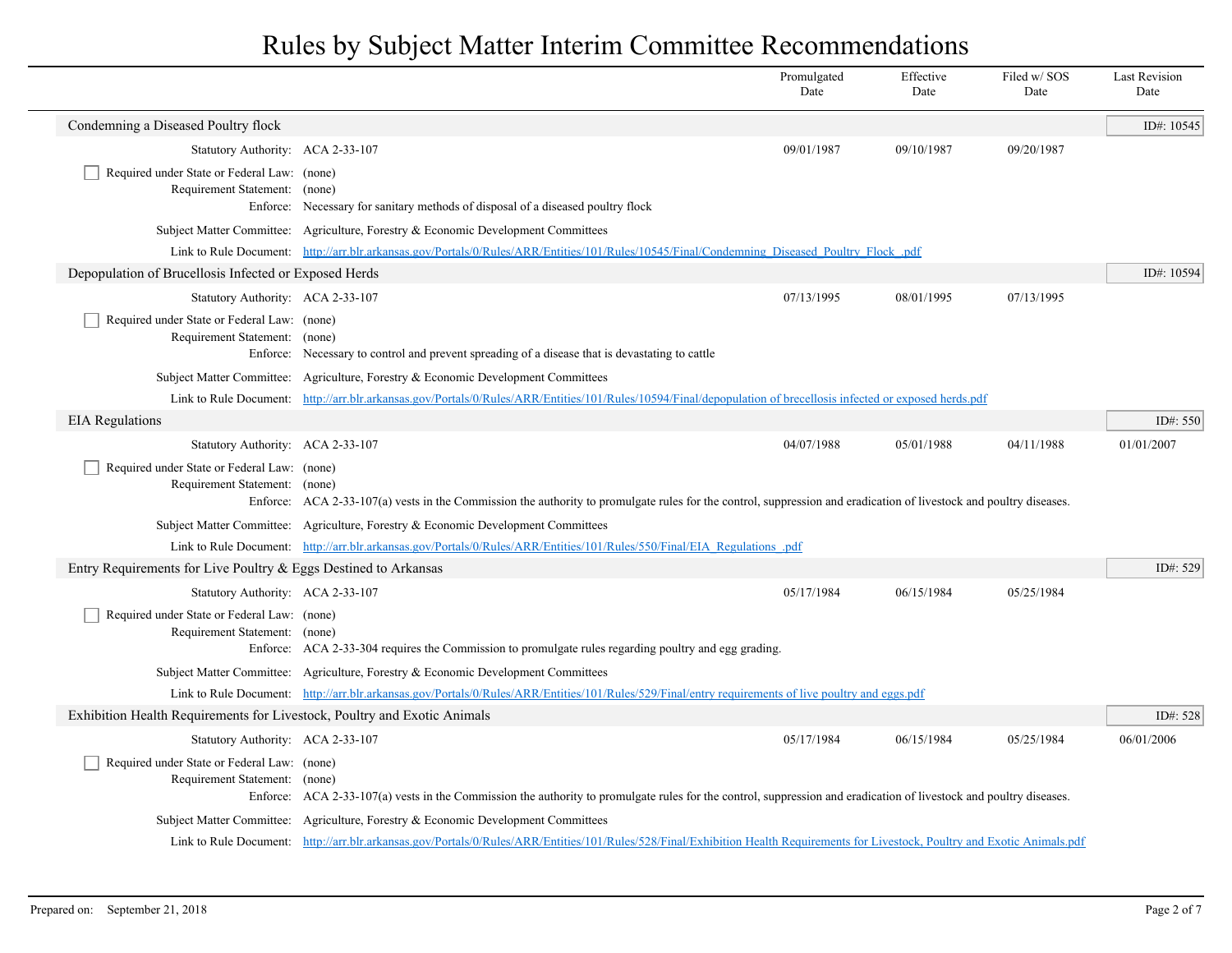|                                                                              |                                                                                                                                                                                                                                                                                                                                                                                        | Promulgated<br>Date | Effective<br>Date | Filed w/SOS<br>Date | <b>Last Revision</b><br>Date |
|------------------------------------------------------------------------------|----------------------------------------------------------------------------------------------------------------------------------------------------------------------------------------------------------------------------------------------------------------------------------------------------------------------------------------------------------------------------------------|---------------------|-------------------|---------------------|------------------------------|
| Garbage Feeding Regulations                                                  |                                                                                                                                                                                                                                                                                                                                                                                        |                     |                   |                     | ID#: 500                     |
| Statutory Authority: ACA 2-33-107                                            |                                                                                                                                                                                                                                                                                                                                                                                        | 05/05/1969          | 06/16/1969        | 05/16/1969          |                              |
| Required under State or Federal Law: (none)<br>Requirement Statement: (none) | Enforce: ACA 2-33-107(c) provides that the Commission shall promulgate rules necessary to carry out its functions.                                                                                                                                                                                                                                                                     |                     |                   |                     |                              |
|                                                                              | Subject Matter Committee: Agriculture, Forestry & Economic Development Committees                                                                                                                                                                                                                                                                                                      |                     |                   |                     |                              |
|                                                                              | Link to Rule Document: http://arr.blr.arkansas.gov/Portals/0/Rules/ARR/Entities/101/Rules/500/Final/Garbage Feeding .pdf                                                                                                                                                                                                                                                               |                     |                   |                     |                              |
| Health Requirements for Entry of Livestock, Poultry & Exotic                 |                                                                                                                                                                                                                                                                                                                                                                                        |                     |                   |                     | ID#: 10544                   |
| Statutory Authority: 2-33-107                                                |                                                                                                                                                                                                                                                                                                                                                                                        | 01/03/2011          | 01/12/2011        | 01/02/2011          |                              |
| Required under State or Federal Law: (none)<br>Requirement Statement: (none) | Enforce: Necessary for protection of public health to monitor introduction of animals into this state                                                                                                                                                                                                                                                                                  |                     |                   |                     |                              |
|                                                                              | Subject Matter Committee: Agriculture, Forestry & Economic Development Committees                                                                                                                                                                                                                                                                                                      |                     |                   |                     |                              |
|                                                                              | Link to Rule Document: http://arr.blr.arkansas.gov/Portals/0/Rules/ARR/Entities/101/Rules/10544/Final/entry req for livestock, poultry and exotic animals.pdf                                                                                                                                                                                                                          |                     |                   |                     |                              |
| Horse Chipping                                                               |                                                                                                                                                                                                                                                                                                                                                                                        |                     |                   |                     | ID#: 10595                   |
| Statutory Authority: 2-32-301                                                |                                                                                                                                                                                                                                                                                                                                                                                        | 09/07/2007          | 10/01/2007        | 09/11/2007          |                              |
| $ \mathbf{v} $ Required under State or Federal Law: 2-32-301(b)              | Requirement Statement: Statue provides that the commission shall promulgate rules to specify training required for voluntary embedding or injecting a chip for purposes of animal identification<br>Enforce: The commission is required by law to promulgate rules specifying the training required for voluntary embedding or injecting a chip for purposes of animal identification. |                     |                   |                     |                              |
|                                                                              | Subject Matter Committee: Agriculture, Forestry & Economic Development Committees                                                                                                                                                                                                                                                                                                      |                     |                   |                     |                              |
|                                                                              | Link to Rule Document: http://arr.blr.arkansas.gov/Portals/0/Rules/ARR/Entities/101/Rules/10595/Final/horse chipping.pdf                                                                                                                                                                                                                                                               |                     |                   |                     |                              |
| List of Reportable Diseases                                                  |                                                                                                                                                                                                                                                                                                                                                                                        |                     |                   |                     | ID#: 565                     |
| Statutory Authority: ACA 2-33-107                                            |                                                                                                                                                                                                                                                                                                                                                                                        | 04/02/1992          | 04/28/1992        | 04/08/1992          | 03/01/2004                   |
| Required under State or Federal Law: (none)<br>Requirement Statement: (none) | Enforce: Necessary to protect the public health and the health of livestock and poultry in the prevention of spread of communicable diseases.                                                                                                                                                                                                                                          |                     |                   |                     |                              |
|                                                                              | Subject Matter Committee: Agriculture, Forestry & Economic Development Committees                                                                                                                                                                                                                                                                                                      |                     |                   |                     |                              |
|                                                                              | Link to Rule Document: http://arr.blr.arkansas.gov/Portals/0/Rules/ARR/Entities/101/Rules/565/Final/Reportable Diseases .pdf                                                                                                                                                                                                                                                           |                     |                   |                     |                              |
|                                                                              | Management of Brucellosis and Adjacent Herds and on-Farm Calfhood Vacccination                                                                                                                                                                                                                                                                                                         |                     |                   |                     | ID#: 532                     |
| Statutory Authority: ACA 2-33-107                                            |                                                                                                                                                                                                                                                                                                                                                                                        | 05/07/1985          | 06/07/1985        | 05/24/1985          | 05/19/1987                   |
| Required under State or Federal Law: (none)<br>Requirement Statement:        | (none)<br>Enforce: ACA 2-33-107(a) vests in the Commission the authority to promulgate rules for the control, suppression, and eradication of livestock and poultry diseases.                                                                                                                                                                                                          |                     |                   |                     |                              |
|                                                                              | Subject Matter Committee: Agriculture, Forestry & Economic Development Committees                                                                                                                                                                                                                                                                                                      |                     |                   |                     |                              |
|                                                                              | Link to Rule Document: http://arr.blr.arkansas.gov/Portals/0/Rules/ARR/Entities/101/Rules/532/Final/Brucellosis Management of Infected Herds.pdf                                                                                                                                                                                                                                       |                     |                   |                     |                              |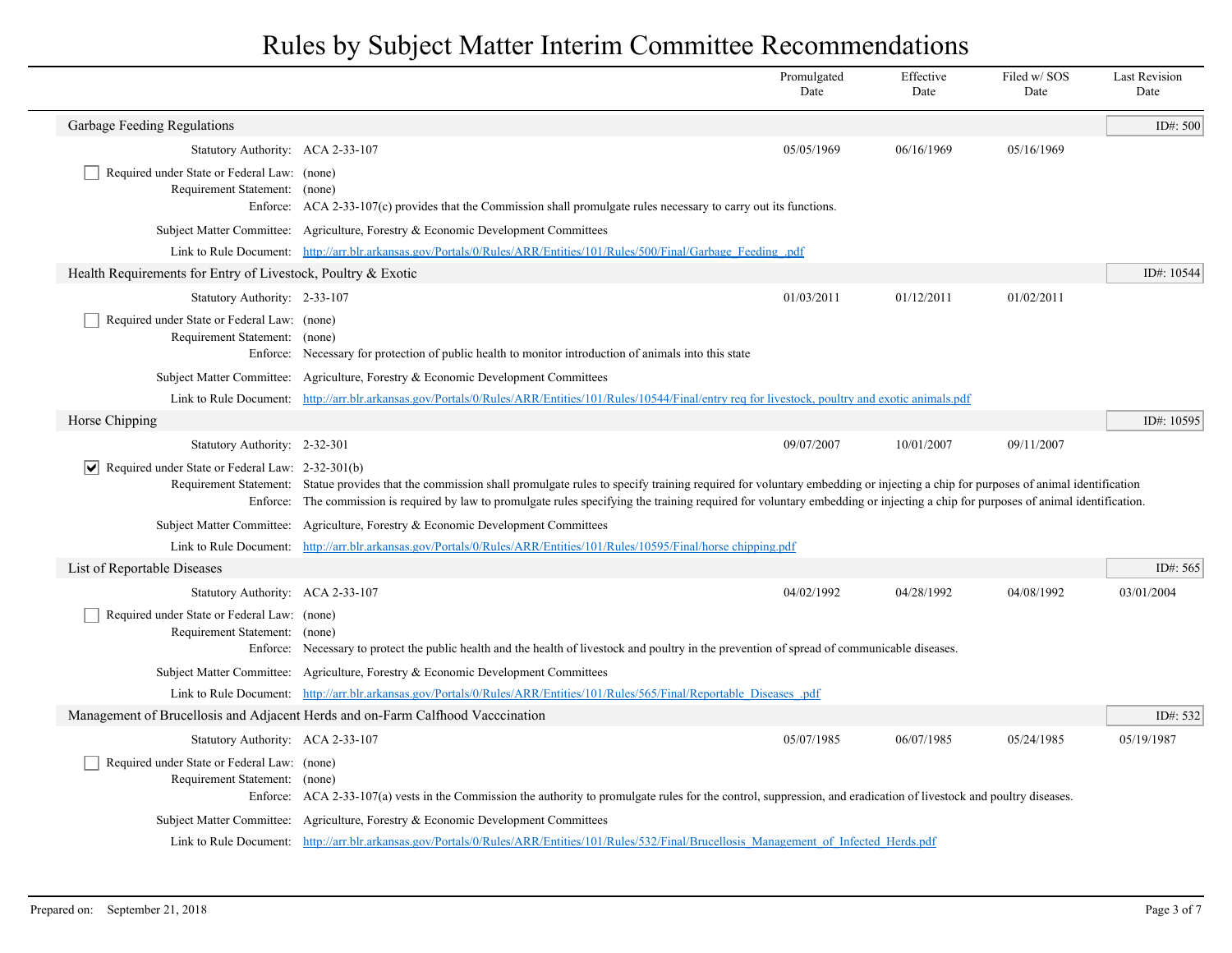|                                                                                                                   |                                                                                                                                                                                                                                                                                                                                                                                          | Promulgated<br>Date | Effective<br>Date | Filed w/SOS<br>Date | <b>Last Revision</b><br>Date |
|-------------------------------------------------------------------------------------------------------------------|------------------------------------------------------------------------------------------------------------------------------------------------------------------------------------------------------------------------------------------------------------------------------------------------------------------------------------------------------------------------------------------|---------------------|-------------------|---------------------|------------------------------|
| Poultry Disease Identification, Monitoring, and Eradication Programs                                              |                                                                                                                                                                                                                                                                                                                                                                                          |                     |                   |                     | ID#: $553$                   |
| Statutory Authority: ACA 2-33-107                                                                                 |                                                                                                                                                                                                                                                                                                                                                                                          | 11/03/1988          | 12/01/1988        | 12/28/1988          |                              |
| Required under State or Federal Law: (none)<br>Requirement Statement: (none)                                      | Enforce: ACA 2-33-107(a) vest in the Commission the authority to promulgate rules for the control, suppression and eradication of livestock and poultry diseases.                                                                                                                                                                                                                        |                     |                   |                     |                              |
|                                                                                                                   | Subject Matter Committee: Agriculture, Forestry & Economic Development Committees                                                                                                                                                                                                                                                                                                        |                     |                   |                     |                              |
|                                                                                                                   | Link to Rule Document: http://arr.blr.arkansas.gov/Portals/0/Rules/ARR/Entities/101/Rules/553/Final/Poultry Disease Identification .pdf                                                                                                                                                                                                                                                  |                     |                   |                     |                              |
| Regular and Special Cattle Sale Regulations                                                                       |                                                                                                                                                                                                                                                                                                                                                                                          |                     |                   |                     | ID#: $614$                   |
| Statutory Authority: ACA 2-33-107                                                                                 |                                                                                                                                                                                                                                                                                                                                                                                          | 08/17/2000          | 11/01/2000        | 09/15/2000          | 08/28/2015                   |
| Required under State or Federal Law: (none)<br>Requirement Statement: (none)                                      | Enforce: ACA 2-33-107(c) provides authority to adopt rules necessary toe carry out the functions of the Commission.                                                                                                                                                                                                                                                                      |                     |                   |                     |                              |
|                                                                                                                   | Subject Matter Committee: Agriculture, Forestry & Economic Development Committees                                                                                                                                                                                                                                                                                                        |                     |                   |                     |                              |
|                                                                                                                   | Link to Rule Document: http://arr.blr.arkansas.gov/Portals/0/Rules/ARR/Entities/101/Rules/614/Final/Regular and Special Cattle Sales .pdf                                                                                                                                                                                                                                                |                     |                   |                     |                              |
| Regulation for Livestock Dealer License                                                                           |                                                                                                                                                                                                                                                                                                                                                                                          |                     |                   |                     | ID#: 546                     |
| Statutory Authority: ACA 2-33-107<br>Required under State or Federal Law: (none)<br>Requirement Statement: (none) | Enforce: Necessary to protect the public safety in prevention of spread of contagious animal diseases.                                                                                                                                                                                                                                                                                   | 09/03/1987          | 10/06/1987        | 09/17/1987          | 07/10/1997                   |
|                                                                                                                   | Subject Matter Committee: Agriculture, Forestry & Economic Development Committees                                                                                                                                                                                                                                                                                                        |                     |                   |                     |                              |
|                                                                                                                   | Link to Rule Document: http://arr.blr.arkansas.gov/Portals/0/Rules/ARR/Entities/101/Rules/546/Final/Dealer Regulations .pdf                                                                                                                                                                                                                                                              |                     |                   |                     |                              |
| Regulation Governing Exposed Brucellosis Cattle                                                                   |                                                                                                                                                                                                                                                                                                                                                                                          |                     |                   |                     | ID#: 510                     |
| Statutory Authority: ACA 2-40-210                                                                                 |                                                                                                                                                                                                                                                                                                                                                                                          | 01/06/1972          | 02/10/1972        | 01/10/1972          | 02/08/1988                   |
| Required under State or Federal Law: ACA 2-40-210(b)                                                              | Requirement Statement: The commission shall adopt appropriate rules and regulations concerning depopulation (of brucellosis infected or exposed bovine herds), negotiation, and hearing procedures.<br>Enforce: The law requires the commission to adopt appropriate rules and regulations concerning brucellosis infected or exposed bovine herds, negotiation, and hearing procedures. |                     |                   |                     |                              |
|                                                                                                                   | Subject Matter Committee: Agriculture, Forestry & Economic Development Committees                                                                                                                                                                                                                                                                                                        |                     |                   |                     |                              |
|                                                                                                                   | Link to Rule Document: http://arr.blr.arkansas.gov/Portals/0/Rules/ARR/Entities/101/Rules/510/Final/Brucellosis Management of Infected Herds.pdf                                                                                                                                                                                                                                         |                     |                   |                     |                              |
| Regulation Governing Sanitation at Sales Markets                                                                  |                                                                                                                                                                                                                                                                                                                                                                                          |                     |                   |                     | ID#: 498                     |
| Statutory Authority: ACA 2-33-107                                                                                 |                                                                                                                                                                                                                                                                                                                                                                                          | 10/03/1968          | 11/03/1968        | 10/03/1968          | 12/13/1995                   |
| Required under State or Federal Law: (none)<br>Requirement Statement: (none)                                      | Enforce: Necessary to protect public health by ensuring safe conditions at livestock auctions.                                                                                                                                                                                                                                                                                           |                     |                   |                     |                              |
|                                                                                                                   | Subject Matter Committee: Agriculture, Forestry & Economic Development Committees                                                                                                                                                                                                                                                                                                        |                     |                   |                     |                              |
|                                                                                                                   | Link to Rule Document: http://arr.blr.arkansas.gov/Portals/0/Rules/ARR/Entities/101/Rules/498/Final/sanitation at sales markets.pdf                                                                                                                                                                                                                                                      |                     |                   |                     |                              |

 $\overline{\phantom{a}}$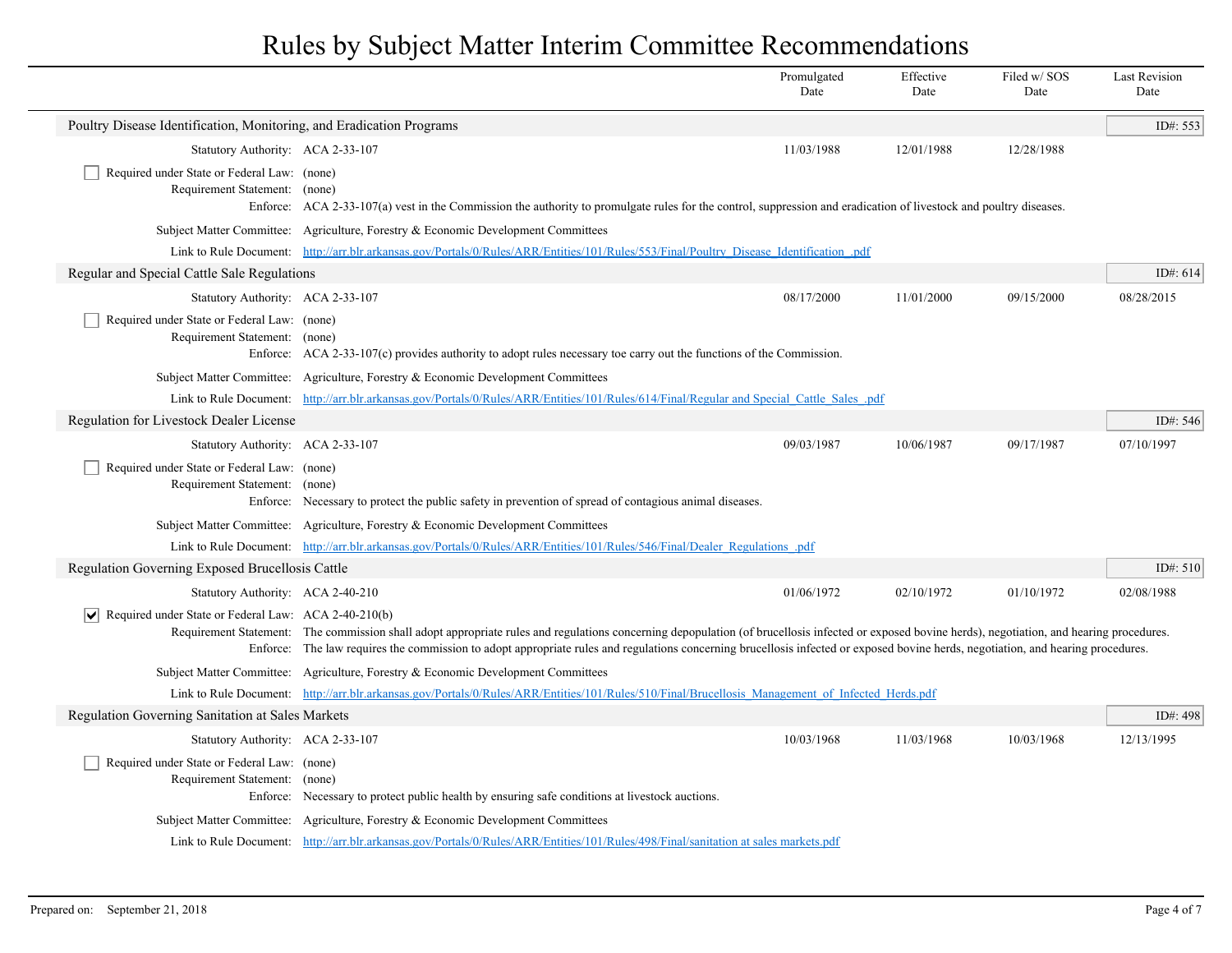|                                                                              |                                                                                                                                                                | Promulgated<br>Date | Effective<br>Date | Filed w/SOS<br>Date | <b>Last Revision</b><br>Date |
|------------------------------------------------------------------------------|----------------------------------------------------------------------------------------------------------------------------------------------------------------|---------------------|-------------------|---------------------|------------------------------|
|                                                                              | Regulation Prescribing Procedures for the Identification and Movement of Unvaccinated Female Cattle                                                            |                     |                   |                     | ID#: 583                     |
| Statutory Authority: ACA 2-33-107                                            |                                                                                                                                                                | 07/06/1995          | 08/01/1995        | 07/13/1995          |                              |
| Required under State or Federal Law: (none)<br>Requirement Statement: (none) | Enforce: Necessary for the containment and prevention of a devastating livestock disease                                                                       |                     |                   |                     |                              |
|                                                                              | Subject Matter Committee: Agriculture, Forestry & Economic Development Committees                                                                              |                     |                   |                     |                              |
|                                                                              | Link to Rule Document: http://arr.blr.arkansas.gov/Portals/0/Rules/ARR/Entities/101/Rules/583/Final/unvaccinated female cattle.pdf                             |                     |                   |                     |                              |
| Regulations for Acceptable Methods of Poultry Carcass Disposal               |                                                                                                                                                                |                     |                   |                     | ID#: 557                     |
| Statutory Authority: ACA 2-40-403                                            |                                                                                                                                                                | 02/01/1990          | 02/15/1990        | 02/15/1990          | 07/13/1993                   |
| Required under State or Federal Law: (none)<br>Requirement Statement: (none) | Enforce: ACA 2-40-403 provides that the Commission shall adopts rules regarding the disposal of fowl carcasses.                                                |                     |                   |                     |                              |
|                                                                              | Subject Matter Committee: Agriculture, Forestry & Economic Development Committees                                                                              |                     |                   |                     |                              |
|                                                                              | Link to Rule Document: http://arr.blr.arkansas.gov/Portals/0/Rules/ARR/Entities/101/Rules/557/Final/Carcass Disposal - Poultry .pdf                            |                     |                   |                     |                              |
| Regulations for Disposal of Large Animal Carcasses, Excluding Dogs and Cats  |                                                                                                                                                                |                     |                   |                     | ID#: $575$                   |
| Statutory Authority: ACA 2-40-1302                                           |                                                                                                                                                                | 06/17/1993          | 07/13/1993        | 06/23/1993          | 05/01/2004                   |
| Required under State or Federal Law: (none)<br>Requirement Statement: (none) | Enforce: ACA 2-4-1302 provides that large animal carcasses shall be disposed of in manner prescribed by Commission rules.                                      |                     |                   |                     |                              |
|                                                                              | Subject Matter Committee: Agriculture, Forestry & Economic Development Committees                                                                              |                     |                   |                     |                              |
|                                                                              | Link to Rule Document: http://arr.blr.arkansas.gov/Portals/0/Rules/ARR/Entities/101/Rules/575/Final/Carcass Disposal - Large Animal .pdf                       |                     |                   |                     |                              |
|                                                                              | Regulations for Enforcement of Sanitation Requirements for Non-Official Shell Egg Processing Plants                                                            |                     |                   |                     | ID#: 544                     |
| Statutory Authority: ACA 2-33-107                                            |                                                                                                                                                                | 05/14/1987          | 07/01/1987        | 05/19/1987          |                              |
| Required under State or Federal Law: (none)<br>Requirement Statement: (none) | Enforce: Necessary to protect public health to ensure that persons or companies wishing to establish and egg plant are qualified and competent                 |                     |                   |                     |                              |
|                                                                              | Subject Matter Committee: Agriculture, Forestry & Economic Development Committees                                                                              |                     |                   |                     |                              |
|                                                                              | Link to Rule Document: http://arr.blr.arkansas.gov/Portals/0/Rules/ARR/Entities/101/Rules/544/Final/Sanitation for Non-Shell Eggs .pdf                         |                     |                   |                     |                              |
|                                                                              | Regulations for Testing, Identification, Movement and Meeting the NPIP Requirements                                                                            |                     |                   |                     | ID#: 558                     |
| Statutory Authority: ACA 2-33-107                                            |                                                                                                                                                                | 06/14/1990          | 07/01/1990        | 06/18/1990          |                              |
| Required under State or Federal Law: (none)<br>Requirement Statement: (none) | Enforce: Necessary to protect the public health and to remain in compliance with federal program.                                                              |                     |                   |                     |                              |
|                                                                              | Subject Matter Committee: Agriculture, Forestry & Economic Development Committees                                                                              |                     |                   |                     |                              |
|                                                                              | Link to Rule Document: http://arr.blr.arkansas.gov/Portals/0/Rules/ARR/Entities/101/Rules/558/Final/National Poultry Improvement Plan (NPIP) Requirements .pdf |                     |                   |                     |                              |
|                                                                              |                                                                                                                                                                |                     |                   |                     |                              |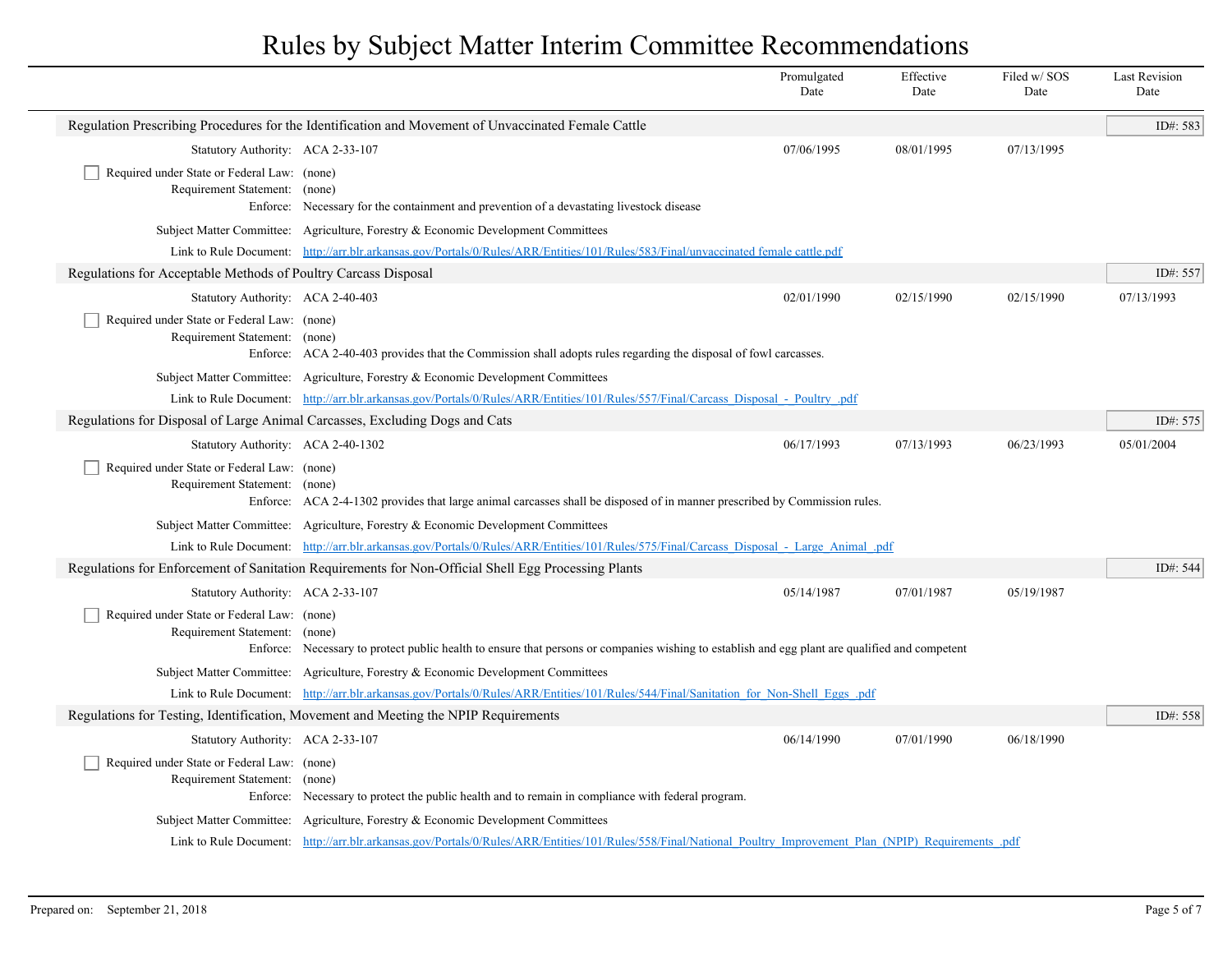|                                                                                   |                                                                                                                                                                                                                                                                                                                                                                     | Promulgated<br>Date | Effective<br>Date | Filed w/SOS<br>Date | <b>Last Revision</b><br>Date |
|-----------------------------------------------------------------------------------|---------------------------------------------------------------------------------------------------------------------------------------------------------------------------------------------------------------------------------------------------------------------------------------------------------------------------------------------------------------------|---------------------|-------------------|---------------------|------------------------------|
|                                                                                   | Regulations for the Adult (Whole-herd) Vaccination of Brucellosis Infected Cattle Herds                                                                                                                                                                                                                                                                             |                     |                   |                     | ID#: 552                     |
| Statutory Authority: ACA 2-33-107                                                 |                                                                                                                                                                                                                                                                                                                                                                     | 06/09/1988          | 07/01/1988        | 06/10/1988          |                              |
| Required under State or Federal Law: (none)<br>Requirement Statement: (none)      | Enforce: ACA 2-33-107(a) vests in the Commission the authority to promulgate rules for the control, suppression and eradication of livestock and poultry diseases.                                                                                                                                                                                                  |                     |                   |                     |                              |
|                                                                                   | Subject Matter Committee: Agriculture, Forestry & Economic Development Committees                                                                                                                                                                                                                                                                                   |                     |                   |                     |                              |
|                                                                                   | Link to Rule Document: http://arr.blr.arkansas.gov/Portals/0/Rules/ARR/Entities/101/Rules/552/Final/AdultVaccination.pdf                                                                                                                                                                                                                                            |                     |                   |                     |                              |
|                                                                                   | Regulations for the Depopulation of Brucella Abortus Infected Cattle Herds with Federal Depopulation Funds                                                                                                                                                                                                                                                          |                     |                   |                     | ID#: 547                     |
| Statutory Authority: ACA 2-40-210                                                 |                                                                                                                                                                                                                                                                                                                                                                     | 01/14/1988          | 02/08/1988        | 01/19/1988          | 08/01/1995                   |
| $ \mathbf{v} $ Required under State or Federal Law: ACA 2-40-210(b)               | Requirement Statement: The commission shall adopt appropriate rules and regulations concerning depopulation (of brucellosis infected or exposed bovine herds), negotiation, and hearing procedures.<br>Enforce: ACA 2-40-103 provides that the Commission shall draft rules for compensation of owners of diseased depopulated animals, subject to available funds. |                     |                   |                     |                              |
|                                                                                   | Subject Matter Committee: Agriculture, Forestry & Economic Development Committees                                                                                                                                                                                                                                                                                   |                     |                   |                     |                              |
|                                                                                   | Link to Rule Document: http://arr.blr.arkansas.gov/Portals/0/Rules/ARR/Entities/101/Rules/547/Final/Depopulation with Federal Funds pdf                                                                                                                                                                                                                             |                     |                   |                     |                              |
| Regulations for the Enforcement of Arkansas Egg Marketing                         |                                                                                                                                                                                                                                                                                                                                                                     |                     |                   |                     | ID#: 502                     |
| Statutory Authority: ACA 20-58-214                                                |                                                                                                                                                                                                                                                                                                                                                                     | 05/05/1969          | 06/16/1969        | 05/16/1969          | 08/01/2003                   |
| Required under State or Federal Law: (none)<br>Requirement Statement: (none)      | Enforce: ACA 20-58-214 gives the Commission the authority to promulgate rules to enforce the Egg Marketing Act, ACA 20-58-201 et seq.                                                                                                                                                                                                                               |                     |                   |                     |                              |
|                                                                                   | Subject Matter Committee: Agriculture, Forestry & Economic Development Committees                                                                                                                                                                                                                                                                                   |                     |                   |                     |                              |
|                                                                                   | Link to Rule Document: http://arr.blr.arkansas.gov/Portals/0/Rules/ARR/Entities/101/Rules/502/Final/Egg Regulations.pdf                                                                                                                                                                                                                                             |                     |                   |                     |                              |
| <b>Regulations Governing Quarantined Feedlots</b>                                 |                                                                                                                                                                                                                                                                                                                                                                     |                     |                   |                     | ID#: 507                     |
| Statutory Authority: ACA 2-40-209                                                 |                                                                                                                                                                                                                                                                                                                                                                     | 04/11/1971          | 07/16/1971        | 06/16/1971          |                              |
| Required under State or Federal Law: (none)<br>Requirement Statement:             | (none)<br>Enforce: Necessary to protect public health and health of livestock by monitoring movement of livestock                                                                                                                                                                                                                                                   |                     |                   |                     |                              |
|                                                                                   | Subject Matter Committee: Agriculture, Forestry & Economic Development Committees                                                                                                                                                                                                                                                                                   |                     |                   |                     |                              |
|                                                                                   | Link to Rule Document: http://arr.blr.arkansas.gov/Portals/0/Rules/ARR/Entities/101/Rules/507/Final/Quarantine Feedlots.pdf                                                                                                                                                                                                                                         |                     |                   |                     |                              |
|                                                                                   | Regulations Governing the Disbursement of State Funds for Payment of Premiums at Fairs and Livestock Shows                                                                                                                                                                                                                                                          |                     |                   |                     | ID#: 520                     |
| Statutory Authority: ACA 2-36-201                                                 |                                                                                                                                                                                                                                                                                                                                                                     | 04/08/1980          | 07/01/1980        | 05/21/1980          | 04/01/2002                   |
| Required under State or Federal Law: (none)<br>Requirement Statement:<br>Enforce: | (none)<br>Necessary for the survival of county fairs and promotion of livestock and poultry industry                                                                                                                                                                                                                                                                |                     |                   |                     |                              |
|                                                                                   | Subject Matter Committee: Agriculture, Forestry & Economic Development Committees                                                                                                                                                                                                                                                                                   |                     |                   |                     |                              |
|                                                                                   | Link to Rule Document: http://arr.blr.arkansas.gov/Portals/0/Rules/ARR/Entities/101/Rules/520/Final/Fair premiums rule.pdf                                                                                                                                                                                                                                          |                     |                   |                     |                              |